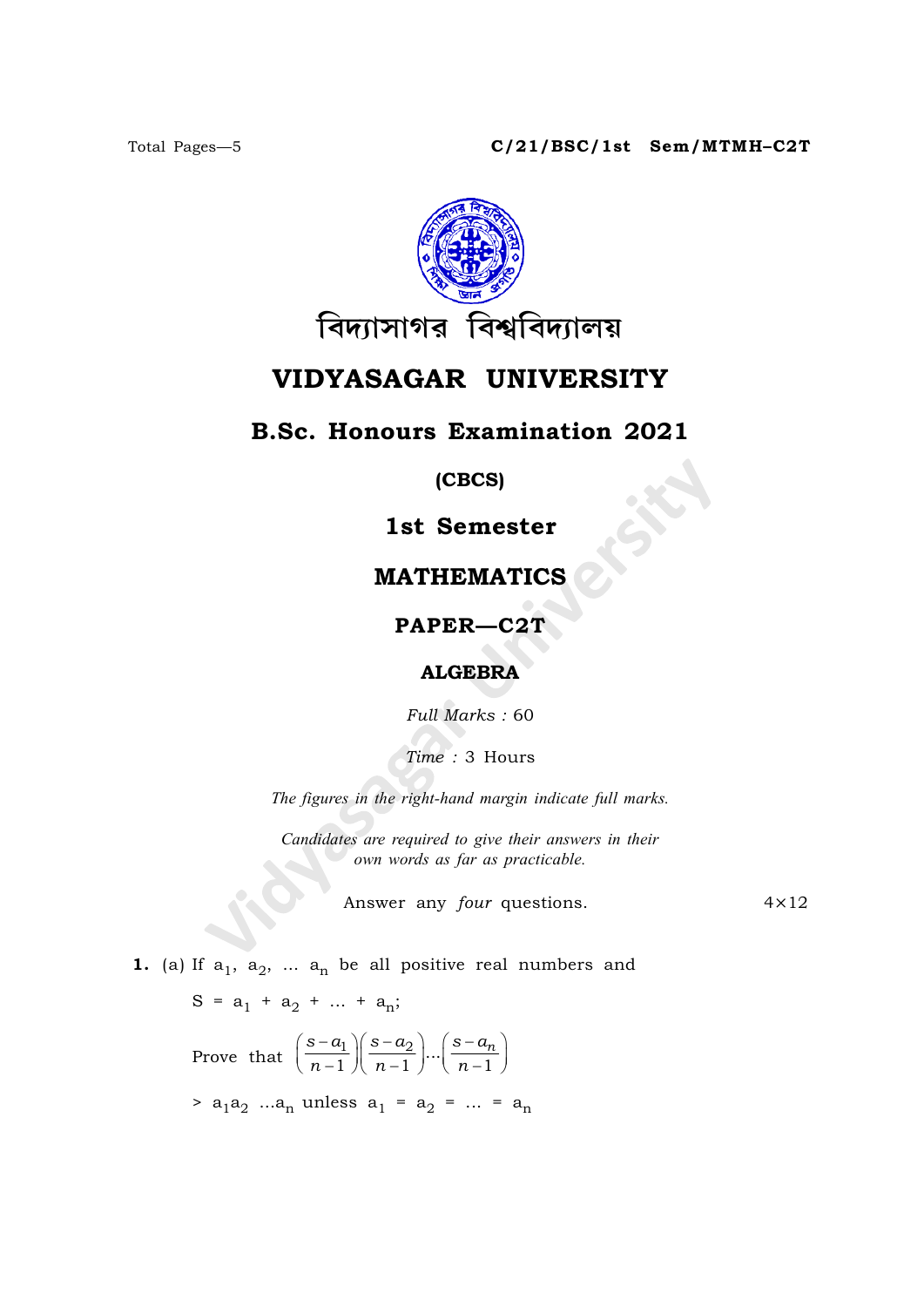- (b) If  $\alpha$ ,  $\beta$ ,  $\gamma$ ,  $\delta$  are the roots of the equation  $t^4 + t^2 + 1 = 0$  and n is a positive integer, prove that  $\alpha^{2n+1} + \beta^{2n+1} + \gamma^{2n+1} + \delta^{2n+1} = 0$ .
- (c) Find the relation among the coefficients of the equation  $ax^3 + 3bx^2$ + 3cx + d = 0 if its roots be in arithmetic progression. 4+5+3
- 2. (a) Let C[0, 1] be the set of all real continuous functions on the closed interval  $[0, 1]$  and T be a mapping from  $c[0,1]$  to R defined by  $T(f) = \int_{a}^{1} f(x)dx, f \in c$  $\mathcal{E}(f) = \int_0^1 f(x) dx, f \in c[0,1]$ . Show that T is a linear transformation.
	- (b) Let v be a real vector space with a basis  $\{\vec{\alpha}_1, \vec{\alpha}_2, ..., \vec{\alpha}_n\}$ ,

Examine if  $\{\vec{a}_1 + \vec{a}_2, \vec{a}_2 + \vec{a}_3, \dots, \vec{a}_n + \vec{a}_1\}$  is also a basis of V.

- (c) Find  $K \in \mathbb{R}$  so that the set S = {(1, 2, 1), (k, 3, 1), (2, k, 0)} is linearly dependent in  $1R^3$ . 4+5+3
- **3.** (a) Prove that  $6|n(n + 1)(n + 2), n \in \mathbb{Z}$ .
	- (b) Use the theory of congruence to find the remainder when the sum  $1^5 + 2^5 + 3^5 + \dots + 100^5$  is divided by 5.  $5+5+2$
	- (c) Find the values of a for which the equation  $ax^3 6x^2 + 9x 4 = 0$ may have multiple roots. 5+5+2

**4.** (a) Find x if the rank of the matrix 
$$
\begin{pmatrix} 1 & 3 & -3 & x \\ 2 & 2 & x & -4 \\ 1 & 1-x & 2x+1 & -8-3x \end{pmatrix}
$$
 be 2.

C/21/BSC/1st Sem/MTMH–C2T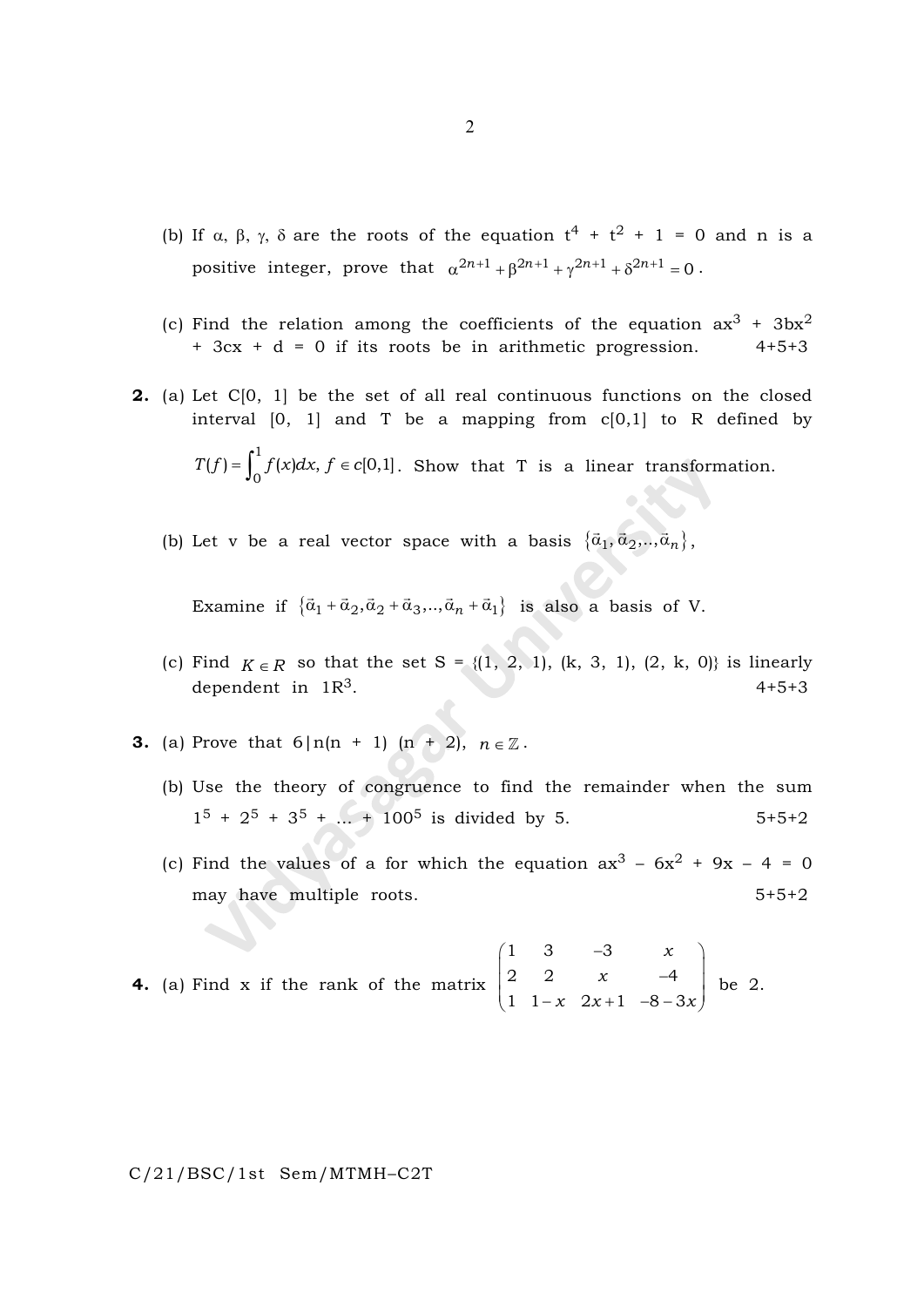(b) Find the value of  $\lambda$  for which the system of equations

 $2x_1 - x_2 + x_3 + x_4 = 1$ ,  $x_1 + 2x_2 - x_3 + 4x_4 = 2$ ,  $x_1 + 7x_2 - 4x_3 + 11x_4$  $= \lambda$  is solvable.

(c) If 
$$
\alpha + \beta + \gamma = 0
$$
, Prove that 
$$
\frac{\alpha^5 + \beta^5 + \gamma^5}{5} = \frac{\alpha^3 + \beta^3 + \gamma^3}{3} \cdot \frac{\alpha^2 + \beta^2 + \gamma^2}{2}
$$
4+4+4

**5.** (a) If  $\alpha$ ,  $\beta$ ,  $\gamma$  be the roots of the equation  $x^3 - 2x^2 + 3x - 1 = 0$ ,

find the equation whose roots are 2  $\omega$   $\beta^2$ ,  $2\alpha \gamma + \alpha - 2$  $\beta \gamma - \alpha^2$   $\gamma \alpha - \beta$  $\frac{1}{\beta + \gamma - 2\alpha}, \frac{1}{\gamma + \alpha - 2\beta},$ 2 2  $\gamma \beta - \gamma$  $\alpha + \beta - 2\gamma$ 

(b) Solve :  $(1 + x)^{2n} + (1 - x)^{2n} = 0$ 

(c) If 
$$
S_n = 1 + \frac{1}{2} + \frac{1}{3} + ... + \frac{1}{n}
$$
, prove that  $S_n > \frac{2n}{n+1}$  if  $n > 1$ . 4+5+3

- **6.** (a) Show that  $(2n + 1)^2 = 1$  (mod 8) for any natural number n.
	- (b) Use Cayley Hamiltan theorem, to find  $A^{50}$  where A 1 0 0 1 0 1 0 1 0  $= \begin{pmatrix} 1 & 0 & 0 \\ 1 & 0 & 1 \\ 0 & 1 & 0 \end{pmatrix}.$

(c) Find the dimension of the subspace  $S \cap T$  of  $\mathbb{R}^4$  where

$$
S = \{(x, y, z, w) \in \mathbb{R}^4 : x + y + z + w = 0\}.
$$
  
\n
$$
T = \{(x, y, z, w) \in \mathbb{R}^4 : 2x + y - z + w = 0\}.
$$
  
\n
$$
3 + 4 + 5 = 0
$$

C/21/BSC/1st Sem/MTMH–C2T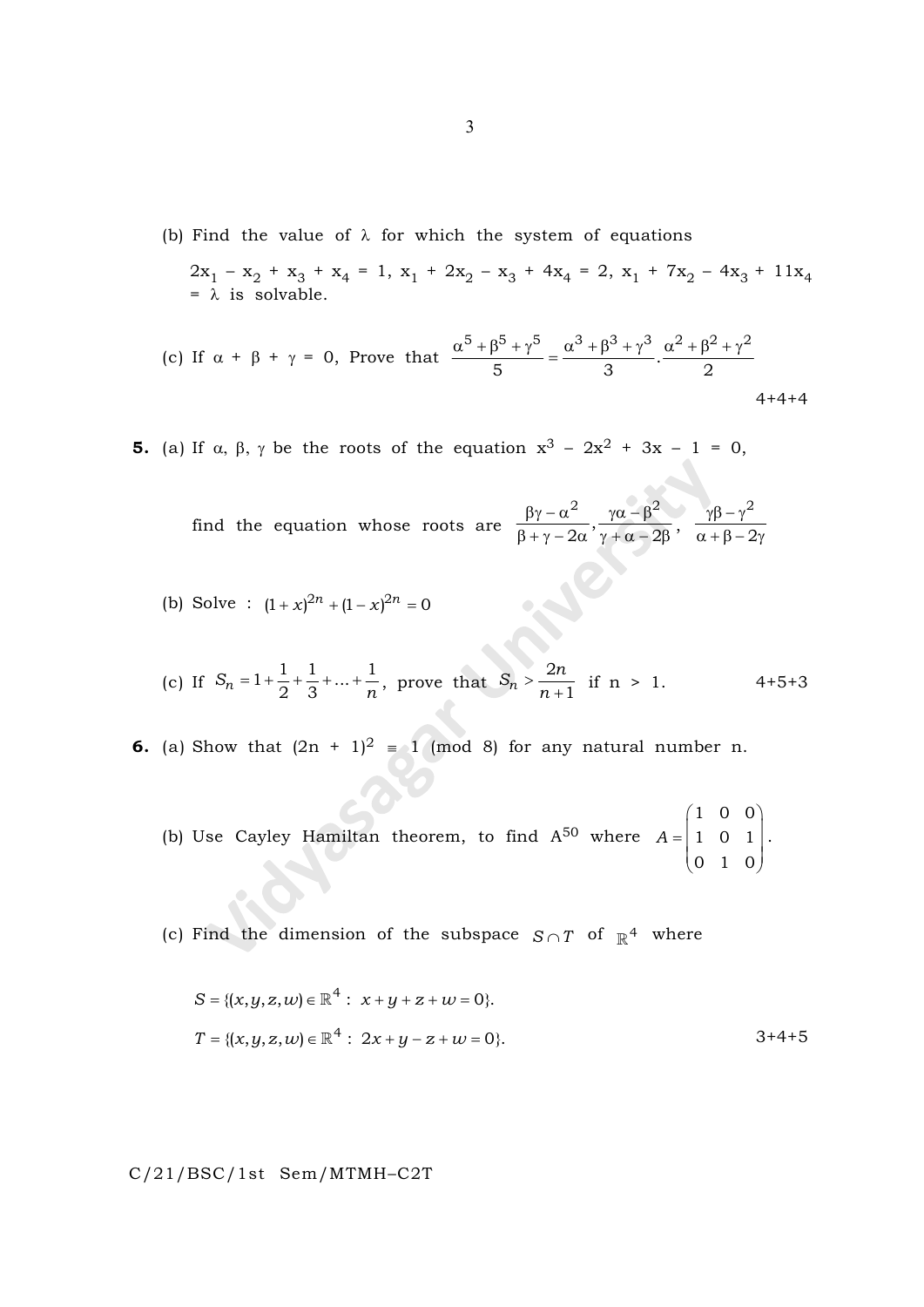- 7. (a) If the roots of the equation  $x^3 + px^2 + qx + r = 0$  are in A. P where p,q,r are real numbers, prove that  $p^2 \geq 3q$ .
	- (b) Find all values of  $i^{\frac{1}{7}}$ .
	- (c) Prove that for any two integers U and  $V > 0$ , there exist two unique integers m and n such that

$$
U = mV + n, \quad o \le n < V \tag{4+4+4}
$$

- **8.** (a) If  $a \equiv b \pmod{m}$  and  $a \equiv c \pmod{n}$ , prove that  $b \equiv c \pmod{d}$  where  $d = \gcd(m, n)$ .
	- (b) Find the basis for the column space of the matrix

$$
\begin{pmatrix} 1 & 2 & -1 \\ 2 & 3 & 0 \\ 1 & 1 & 1 \end{pmatrix}
$$

(c) Determine the conditions for which the system of equations

$$
x + 2y + z = 1
$$
  

$$
2x + y + 3z = b
$$
  

$$
x + ay + 3z = b + 1
$$

has unique solution, many solutions and no solution.